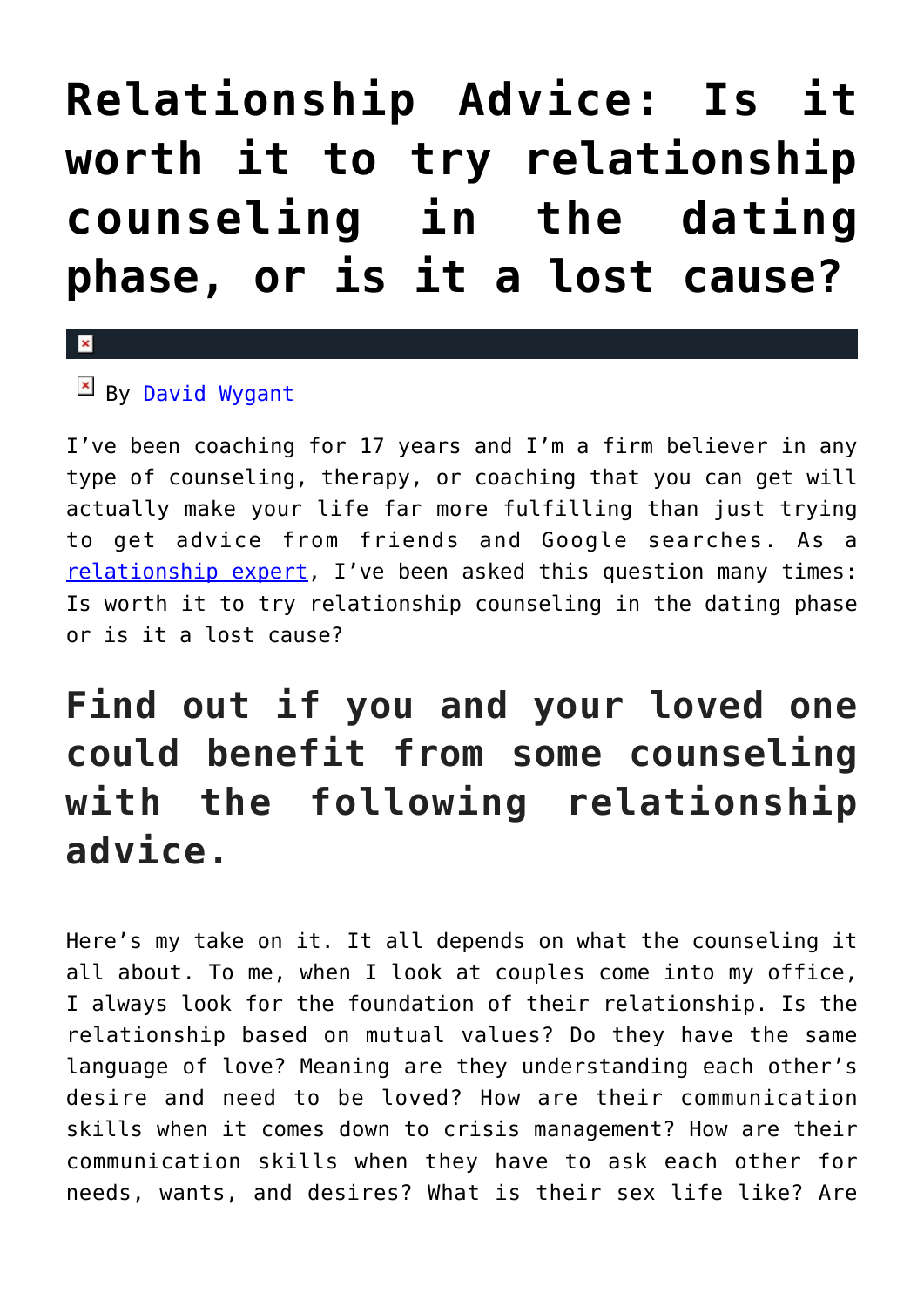they able to understand and fully satisfy one another in that way? There's a lot of other things that I can list here. But when it comes down to couples, you need a foundation in order to go and actually counsel through periods of roughness.

#### **Related Link:** [Relationship Advice: Post-Engagement Behavior](http://cupidspulse.com/112964/relationship-advice-post-engagement-behavior-lindsay-lohan/)

There's not one couple out there that I've not met and seen that have all the tools in the tool chest to be able to negotiate through every relationship issue. So you need to look at your relationship and ask yourself this. What seems to come up over and over again between the two of you? Because anything that comes up over and over again is a dynamic that you don't have the tools to fix or change. Take a look at your argument history. Are there arguments that you're having on a regular basis? And is it always about the same thing? A couple once came into my office and they were having the same dynamic over and over again. He didn't feel like he was being heard. She kept cutting him off whenever he said that because she went into defense mode. So he felt frustrated and wasn't able to express his needs and desires in the relationship. And this perpetual cycle kept going on and on and on. I was able to counsel them through that. I was able to get them to understand one another. I was able to get her to listen to him more clearly. And he was able to express his needs, wants, and desires to her without feeling cut off or shamed; and this was achieved with only a few [dating tips](http://cupidspulse.com/relationship-experts/). So you need to take a hard look at your relationship and find the source of your problems.

### **Related Link:** [Relationship Advice: Why Isn't It Easy to Say](http://cupidspulse.com/114182/relationship-advice-why-not-easy-say-goodbye/) [Goodbye?](http://cupidspulse.com/114182/relationship-advice-why-not-easy-say-goodbye/)

Once again, if there's one or two dynamics that seem to be repeating over and over again and you can't seem to come up with a solution or find a way to make each other satisfied and happy, then couple counseling is fantastic. Especially if you really desire to be in a long-term partnership and/or